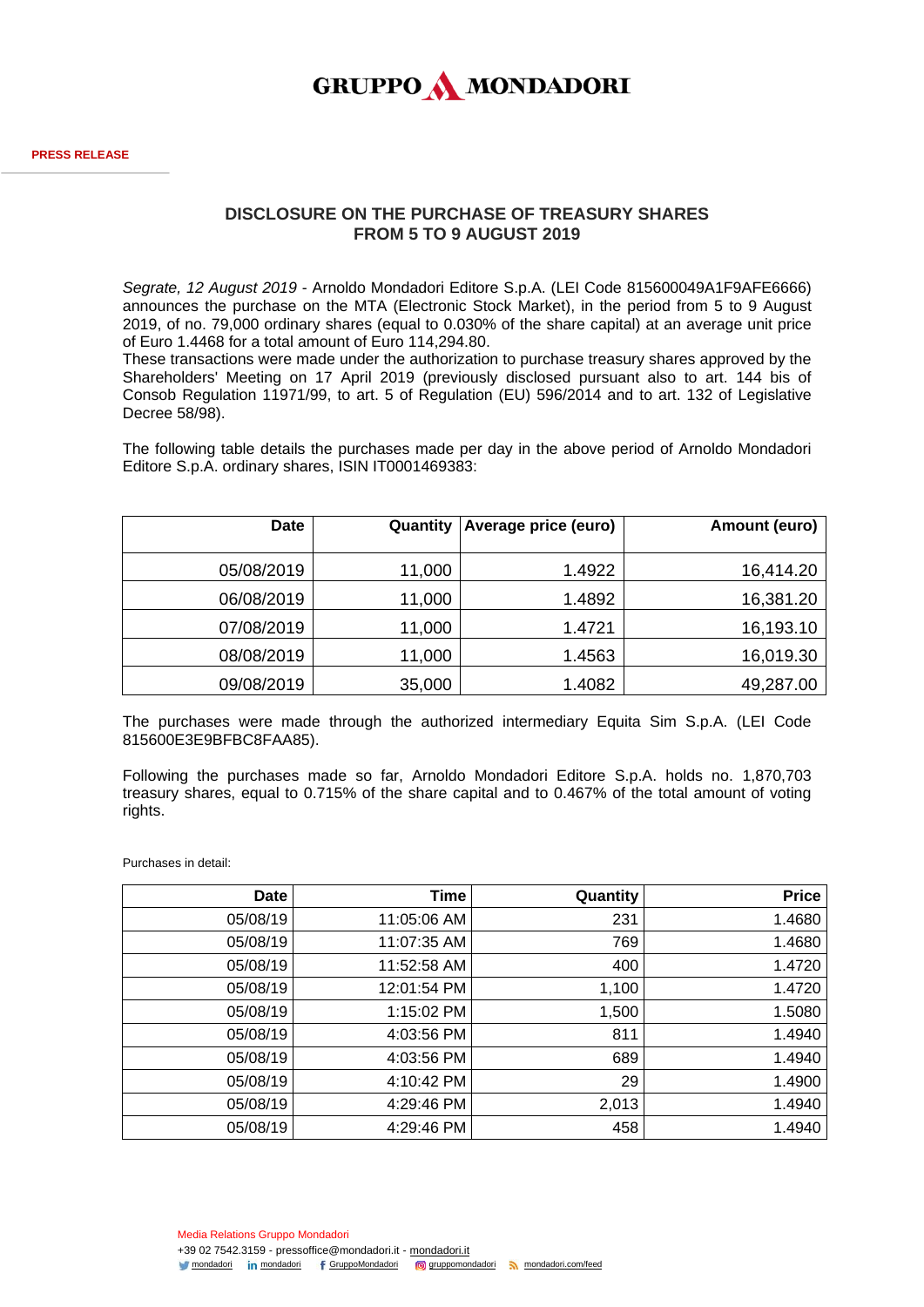## GRUPPO MONDADORI

| 05/08/19 | 5:15:05 PM  | 2,000 | 1.5000 |
|----------|-------------|-------|--------|
| 05/08/19 | 5:16:42 PM  | 810   | 1.5000 |
| 05/08/19 | 5:16:42 PM  | 190   | 1.5000 |
| 06/08/19 | 9:40:49 AM  | 500   | 1.4940 |
| 06/08/19 | 9:48:01 AM  | 800   | 1.4860 |
| 06/08/19 | 11:27:35 AM | 1,344 | 1.4960 |
| 06/08/19 | 11:27:35 AM | 156   | 1.4960 |
| 06/08/19 | 12:12:54 PM | 1,200 | 1.4920 |
| 06/08/19 | 1:19:04 PM  | 1,500 | 1.4840 |
| 06/08/19 | 2:26:59 PM  | 1,500 | 1.4900 |
| 06/08/19 | 3:29:23 PM  | 1,000 | 1.4900 |
| 06/08/19 | 3:43:24 PM  | 200   | 1.4900 |
| 06/08/19 | 4:10:46 PM  | 300   | 1.4900 |
| 06/08/19 | 4:40:39 PM  | 1,500 | 1.4860 |
| 06/08/19 | 4:53:07 PM  | 299   | 1.4860 |
| 06/08/19 | 4:53:07 PM  | 701   | 1.4860 |
| 07/08/19 | 10:00:49 AM | 200   | 1.4620 |
| 07/08/19 | 10:01:13 AM | 800   | 1.4620 |
| 07/08/19 | 11:42:02 AM | 1,077 | 1.4660 |
| 07/08/19 | 11:42:02 AM | 423   | 1.4660 |
| 07/08/19 | 1:38:13 PM  | 690   | 1.4700 |
| 07/08/19 | 1:38:13 PM  | 675   | 1.4700 |
| 07/08/19 | 1:38:13 PM  | 135   | 1.4700 |
| 07/08/19 | 2:57:33 PM  | 1,997 | 1.4780 |
| 07/08/19 | 2:57:33 PM  | 803   | 1.4780 |
| 07/08/19 | 3:36:40 PM  | 2,500 | 1.4760 |
| 07/08/19 | 3:59:14 PM  | 1,500 | 1.4700 |
| 07/08/19 | 5:03:39 PM  | 200   | 1.4700 |
| 08/08/19 | 10:13:27 AM | 611   | 1.4660 |
| 08/08/19 | 10:13:27 AM | 889   | 1.4660 |
| 08/08/19 | 10:13:33 AM | 166   | 1.4560 |
| 08/08/19 | 10:15:39 AM | 7     | 1.4560 |
| 08/08/19 | 10:15:39 AM | 168   | 1.4560 |
| 08/08/19 | 10:15:45 AM | 75    | 1.4560 |
| 08/08/19 | 10:18:28 AM | 84    | 1.4560 |
| 08/08/19 | 10:21:53 AM | 500   | 1.4500 |
| 08/08/19 | 11:16:03 AM | 1,500 | 1.4620 |
| 08/08/19 | 12:09:15 PM | 1,500 | 1.4600 |
| 08/08/19 | 1:42:59 PM  | 1,500 | 1.4500 |
| 08/08/19 | 3:27:57 PM  | 1,500 | 1.4560 |
|          |             |       |        |

Media Relations Gruppo Mondadori

+39 02 7542.3159 - pressoffice@mondadori.it - [mondadori.it](http://www.mondadori.it/) [mondadori](http://www.linkedin.com/company/mondadori) in mondadori f [GruppoMondadori](http://www.facebook.com/GruppoMondadori) in mondadori com/feed

Amoldo Mondadori Editore S.p.A. - Registered Address: Via Bianca di Savoia 12 - 20122 Milan<br>Tax Code and Registration Number 07012130584 - REA number Mi-1192794 -VAT Number 08386600152<br>Registry of producers of Electrical